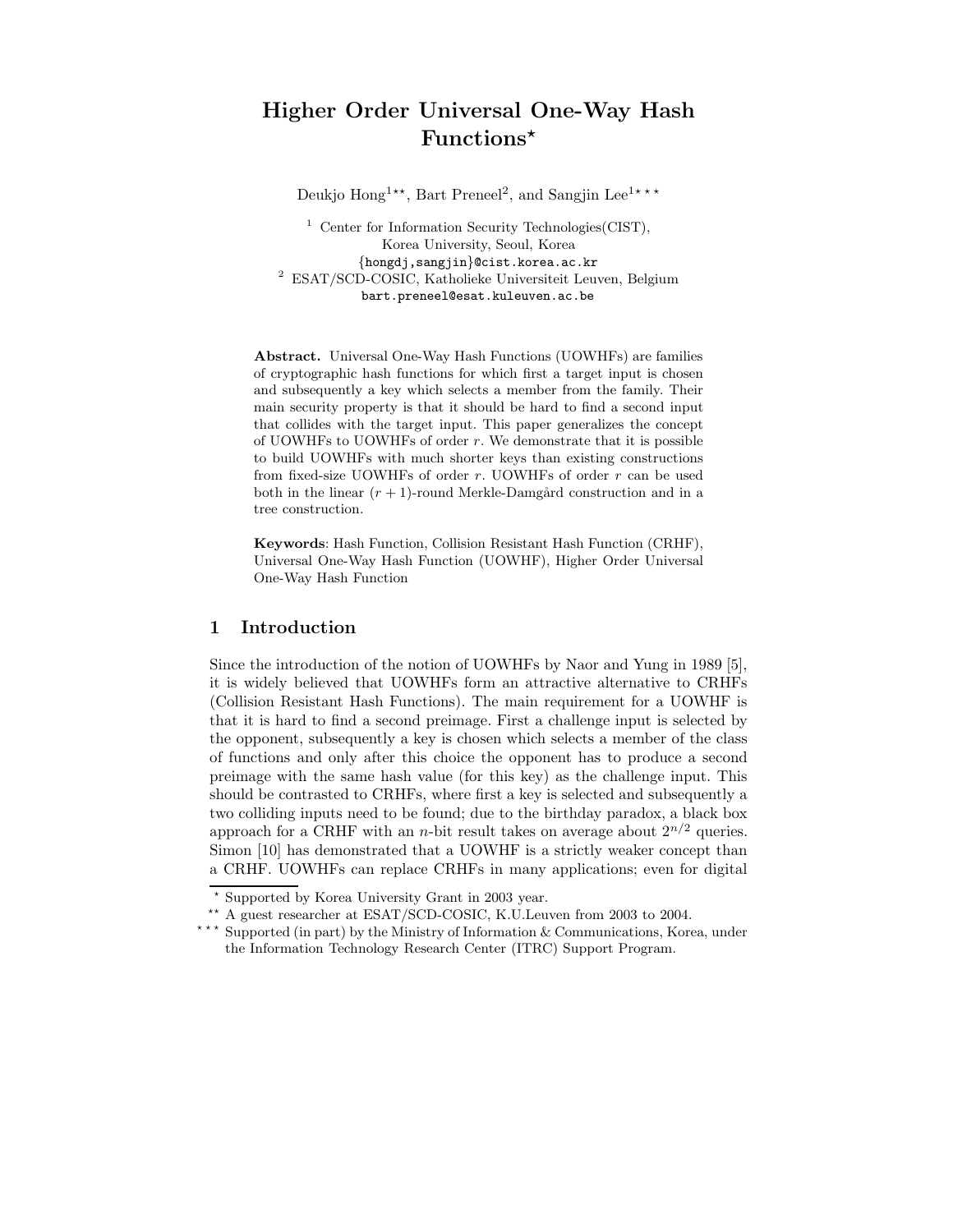signatures this is feasible, but it should be noted that one becomes vulnerable to attacks by the signers (who can cheat and choose the key before the target message). The concept of UOWHFs has been generalized by Zheng et al. [12] and by Mironov [4].

A standard approach to construct hash functions that take input strings of arbitrary length is to start from a compression function that compresses input strings of fixed length. For CRHFs, the Merkle-Damgård construction is a widely used and efficient method [2, 3]. Both authors showed independently that it is sufficient for the hash function to be collision resistant that the compression function is. Damgård also proposed a tree construction. Naor and Yung showed that it is possible in principle to build UOWHFs by composition [5]. However, Bellare and Rogaway showed that even if the compression function is a UOWHF, a 2-round Merkle-Damgård iteration of this function may not be a UOWHF.

Subsequently, provably secure constructions have been developed based on compression functions at the cost of an increase in key length. Bellare and Rogaway [1] propose two types of constructions.

- $-$  The first type has a linear structure; two variants of the Merkle-Damgård construction were shown to be secure: the basic linear hash and the XOR linear hash. Later, Shoup improved the XOR linear hash construction. He shows that if one has a fixed size UOWHF which maps n bits to m bits (with  $n > m$ , one can construct a UOWHF that can hash messages of bit-length  $2^{t}(m-n) + m$  bits to m using a key of bit-length  $t \cdot m$  and  $2^{t}$  applications of the compression function. Mironov has proved that this construction is optimal in terms of key size among linear constructions [4].
- The second type has a tree structure. Here the two constructions with a security proof are the basic tree hash and the XOR tree hash (they extend the work of [5]). XOR tree hash has subsequently been improved further, a.o. by Sarkar  $[7, 8]$  and by Lee *et al.* [11], who reduce the key size and extend these structures to higher dimensional parallel constructions.

#### 1.1 Motivation

The special UOWHF made by Bellare and Rogaway [1] loses its universal onewayness when it is extended to 2-round Merkle-Damgård construction. This example motivated us to study general constructions that work for any UOWHF compression function. It means that the Merkle-Damgård construction cannot be used for extending a universal one-way compression function in general. However, this property does not applied to all UOWHFs. The compression functions of certain UOWHFs may not lose their universal one-wayness until they are extended to 3-round Merkle-Damgård construction. In this case, a 2-round Merkle-Damgård construction based on the compression function can be used as another compression function and so the key size of the whole scheme is reduced by a factor of 2. This lead to promising results, since an important goal of research on constructions extending UOWHFs has been optimalization of the key size. We began with the Merkle-Damgård construction, but we found that the tree construction has the same problem as the Merkle-Damgård construction.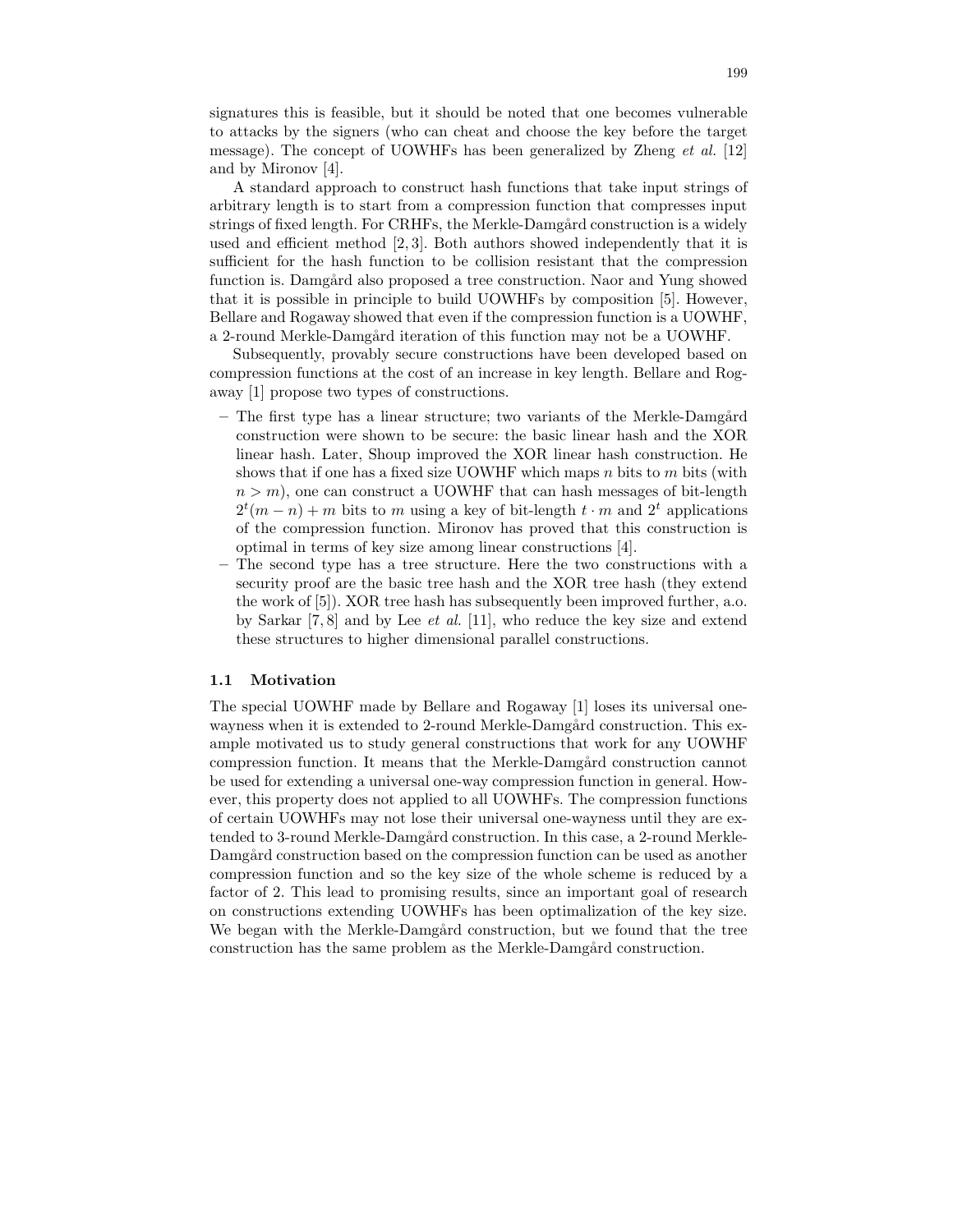Intuitively, a UOWHF which does not lose its universal one-wayness until it is extended to 3-round Merkle-Damgård construction is a slightly stronger primitive than Bellare-Rogaway's special UOWHF. More generally, a UOWHF which does not lose its universal one-wayness until it is extended to more round Merkle-Damgård construction is stronger. So, we need new security notions to classify UOWHFs.

#### 1.2 Our Contribution

We define the order of a UOWHF. We can classify UOWHFs according to the order. The classes of UOWHFs of same order form a chain between CRHF and UOWHF classes.

We show in Theorem 1 that if a UOWHF has a higher order, a Merkle-Damgård construction with more rounds based on it becomes a UOWHF. Theorem 3 states that if a UOWHF has a higher order, a tree construction with more levels becomes a UOWHFs. Theorems 1 and 3 are our main results. They consider collisions of the same length only, since we want to use our Merkle-Damgård and tree constructions only as a compression function which plays the role of a building block in the known constructions. Theorems 2 and 4 are generalizations of Theorem 1 and 3 which are mainly of theoretical interest.

#### 1.3 Organization of this Paper

This paper is organized as follows. Section 2 introduces our notation and definitions and presents the counterexample of Bellare and Rogaway. In Sect. 3, our new definition of higher order UOWHFs is introduced. Section 4 and 5 present respectively the Merkle-Damgård and the tree construction based on higher order UOWHFs. Some concluding remarks are made in Sect. 6.

## 2 Preliminaries

We will follow the notation and computation models in [1].

#### 2.1 Notation

We denote the concatenation of strings x and x' by  $x||x'$  or  $xx'$ .  $\Sigma<sup>n</sup>$  is the set of all strings of bit-length n. We use the notation  $\mathcal{L}_n^m$  instead of  $\mathcal{L}^{nm}$  when we want to stress that each string consists of  $m$  blocks of bit-length  $n$ . The set of all strings whose lengths are multiple of n is denoted by  $\Sigma_n^+$ .

A hash function family is a function  $H: \mathbb{Z}^k \times \mathbb{Z}^m \to \mathbb{Z}^c$ , where  $\mathbb{Z}^k$  is the key space,  $\Sigma^m$  is the message space, and  $\Sigma^c$  is the set of hash values. We often need to change  $\Sigma^m$  to describe different hash function families.

We write  $x \stackrel{R}{\longleftarrow} \Sigma^n$  for choosing a string of *n*-bit length uniformly at random. For a string x, |x| is its bit-length. When A is an algorithm, program or adversary,  $A(x) \rightarrow y$  means that A gets an information of x to output y. When we want to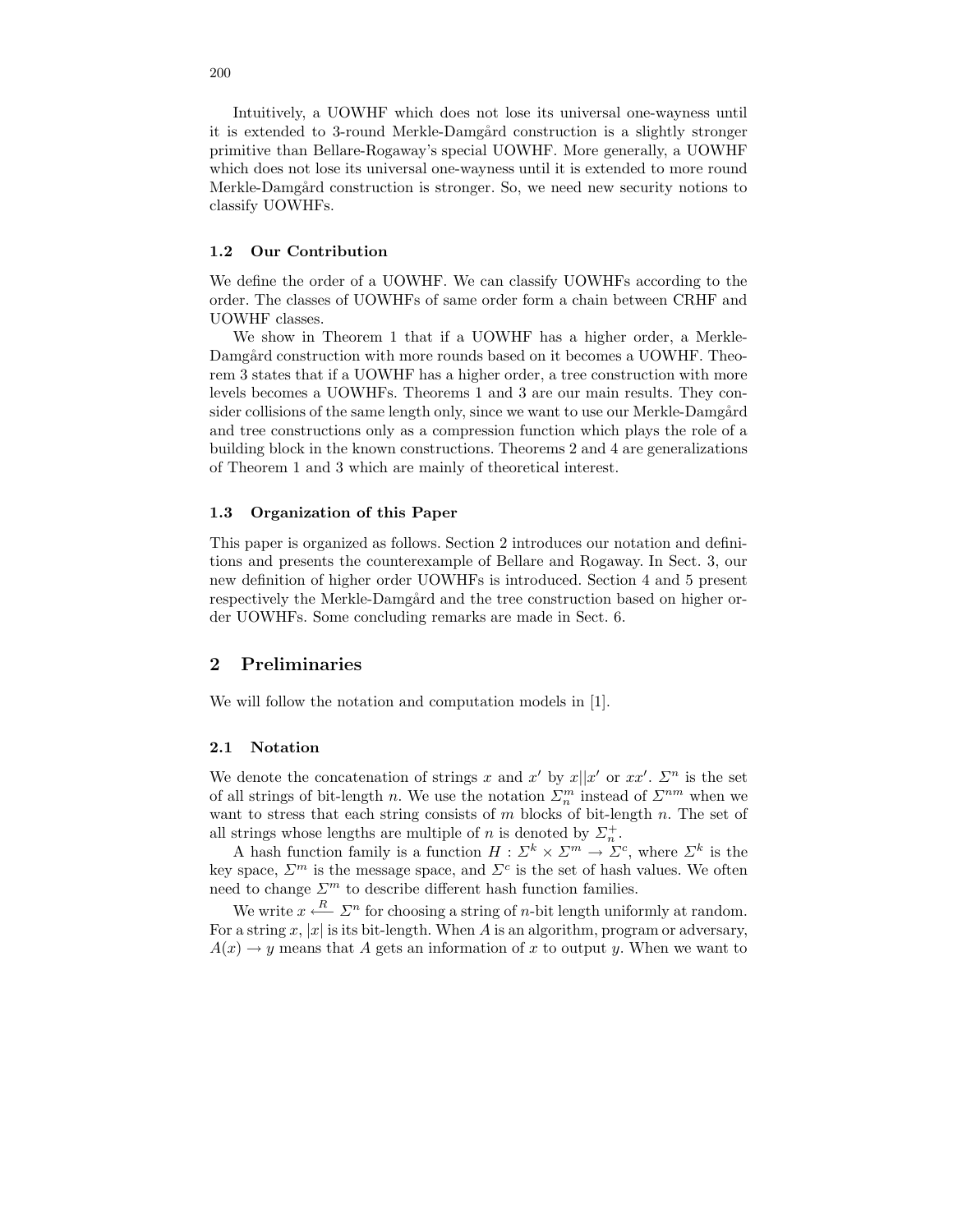address that A has no information to outputs y, we write  $A(null) \rightarrow y$  with the null string *null*.

We take the RAM (Random Access Machine) model of computation which is also used in [1], and measure the running time of a program with respect to that model. If  $H: \mathbb{Z}^k \times \mathbb{Z}^m \to \mathbb{Z}^c$  is a hash function family, we let  $T_H$  indicate the worst-case time to compute  $H(K, x)$ , in the underlying model of computation, when  $K \in \mathbb{Z}^k$  and  $x \in \mathbb{Z}^m$ .

#### 2.2 Definitions of CRHF and UOWHF

Recently, Rogaway and Shrimpton suggested seven simple and nice definitions of hash functions including CRHF and UOWHF [6], but we prefer to use some games to define our objects and to describe our work.

**Definition 1 (CRHF).** A hash function family  $H: \Sigma^k \times \Sigma^m \to \Sigma^c, m \geq c$ , is  $(t, \varepsilon)$ -CRHF if no adversary A wins in the following game with the probability  $\varepsilon$ and within the time t:

 $Game(CRHF,A,H)$  $K \stackrel{R}{\longleftarrow} \Sigma^k$  $A(K) \rightarrow (x, x')$ 

A wins if  $x \neq x'$  and  $H(K, x) = H(K, x')$ .

In the game of Definition 1, the adversary gets the key  $K$  of  $H$ . This implies that the adversary knows everything about  $H(K, \cdot)$  and so it can try any experiments until it produces its output within the time  $t$ . However, the behavior of the adversary is more restricted in Definition 2.

**Definition 2 (UOWHF).** A hash function family  $H : \Sigma^k \times \Sigma^m \to \Sigma^c, m \geq c$ , is  $(t, \varepsilon)$ -UOWHF if no adversary  $A = (A_1, A_2)$  wins in the following game with the probability  $\varepsilon$  and within the time t:

 $Game(UOWHF, A, H)$  $A_1(null) \rightarrow (x, State)$  $K \stackrel{R}{\longleftarrow} \Sigma^k$  $A_2(K, x, State) \rightarrow x'$ 

 $A = (A_1, A_2)$  wins if  $x \neq x'$  and  $H(K, x) = H(K, x')$ .

In Definition 2, algorithm  $A_1$  outputs the target message x. The only information which the adversary has before producing the target message is  $H$ . State, the other output of  $A_1$ , is some extra state information which helps  $A_2$  to find a collision. Algorithm  $A_2$  outputs the sibling message  $x'$  on input  $(x, State)$ .

Strictly speaking, when we are given  $H: \mathbb{Z}^k \times \mathbb{Z}^m \to \mathbb{Z}^c$ , we should call it a CRHF family or a UOWHF family, but for simplicity we often just call it CRHF or UOWHF.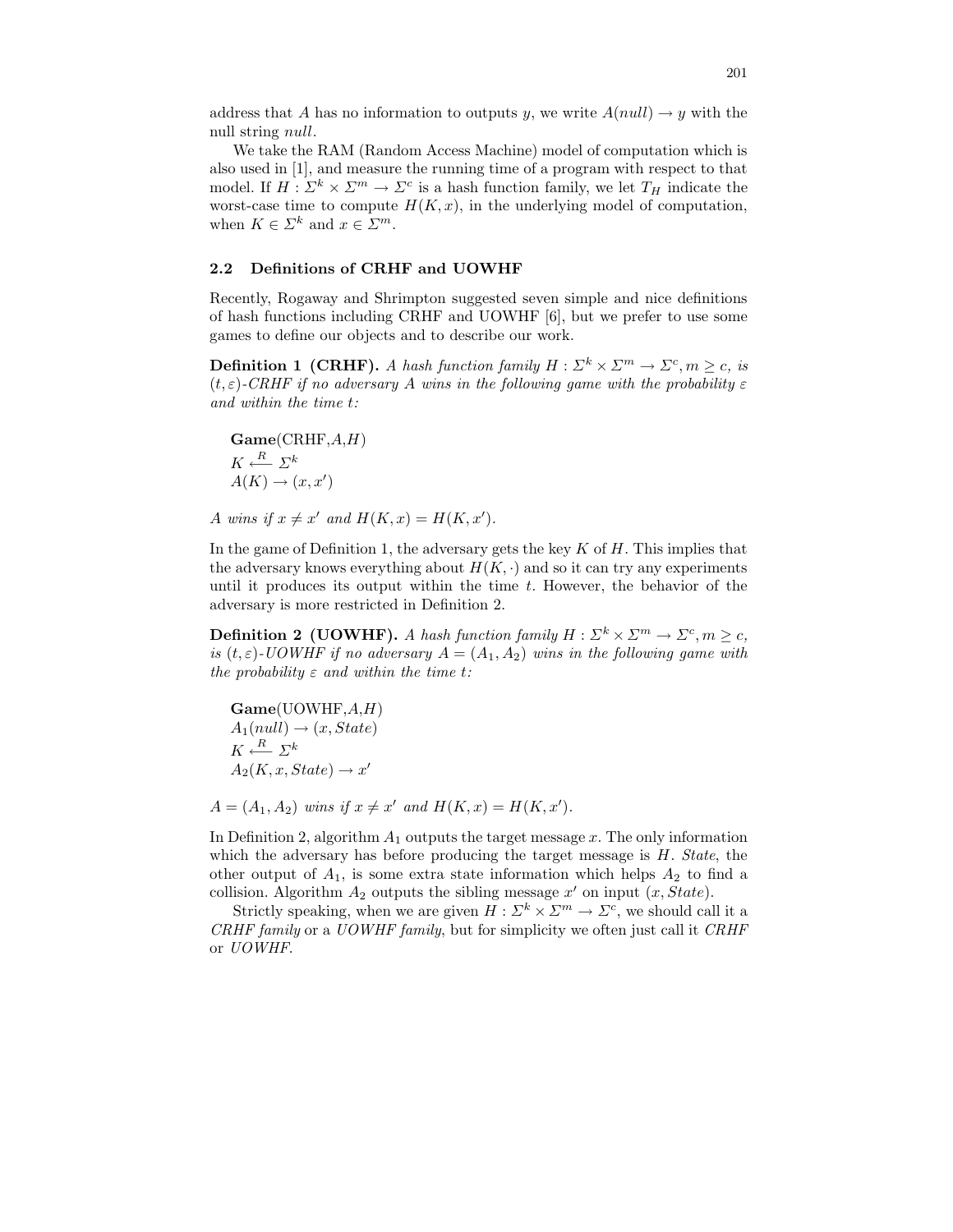# 3 Higher Order UOWHFs

Let us revisit Definition 2. No access to any oracles is given to  $A_1$ .  $A_1$  outputs  $(x, State)$  with no information. So, random selection of K from K is independent of  $A_1$ 's behavior. Consequently, changing the order of steps 1 and 2 in the game doesn't effect the success probability of the adversary. So, the following game is essentially equivalent to the game in Definition 2.

**Definition 3.** A hash function family  $H : \Sigma^k \times \Sigma^m \to \Sigma^c, m \geq c$ , is  $(t, \varepsilon)$ . UOWHF' if no adversary  $A = (A_1, A_2)$  wins in the following game with the probability  $\varepsilon$  and within the time t:

 $Game(UOWHF', A, H)$  $K \stackrel{R}{\longleftarrow} \Sigma^k$  $A_1(null) \rightarrow (x, State)$  $A_2(K, x, State) \rightarrow x'$ 

 $A = (A_1, A_2)$  wins if  $x \neq x'$  and  $H(K, x) = H(K, x')$ .

However, unlike the game in Definition 2, we can add an oracle  $\mathcal{O}^{H(K,\cdot)}$  to the game in Definition 3, which gets a query x and returns  $y = H(K, x)$ . We can then allow the adversary to access the oracle before he chooses the target message. Now we give the following definition. Let Q be a set of adaptive queryanswer pairs associated with the oracle  $\mathcal{O}^{H(K,\cdot)}$  which is initialized to the empty set  $\emptyset$  in the game.

Definition 4 (r-th order UOWHF). A hash function family  $H : \Sigma^k \times \Sigma^m \to$  $\Sigma^c, m \geq c$ , is  $(t, \varepsilon)$ -UOWHF(r) if no adversary  $A = (A_1, A_2)$  wins in the following game with the probability  $\varepsilon$  and within the time t:

```
Game(UOWHF(r), A)K \stackrel{R}{\longleftarrow} \Sigma^k; Q \leftarrow \emptysetif r > 0 do:
 for i = 1, ..., r do:
        A_1(Q) \rightarrow x_iy_i \leftarrow \mathcal{O}^{H(K,x_i)}Q \leftarrow \{(x_i, y_i)\} \cup QA_1(Q) \rightarrow (x, State)A_2(K, x, State) \rightarrow x'
```
 $A = (A_1, A_2)$  wins if  $x \neq x'$  and  $H(K, x) = H(K, x')$ .

Indeed, the hash function families which satisfy Definition 3 can be regarded as UOWHF(0) families. The relationships among Definitions 1, 2, 3 and 4 can be summarized as follows.

**Proposition 1.** Let  $H : \Sigma^k \times \Sigma^m \to \Sigma^c, m \geq c$ , be a hash function family. Then,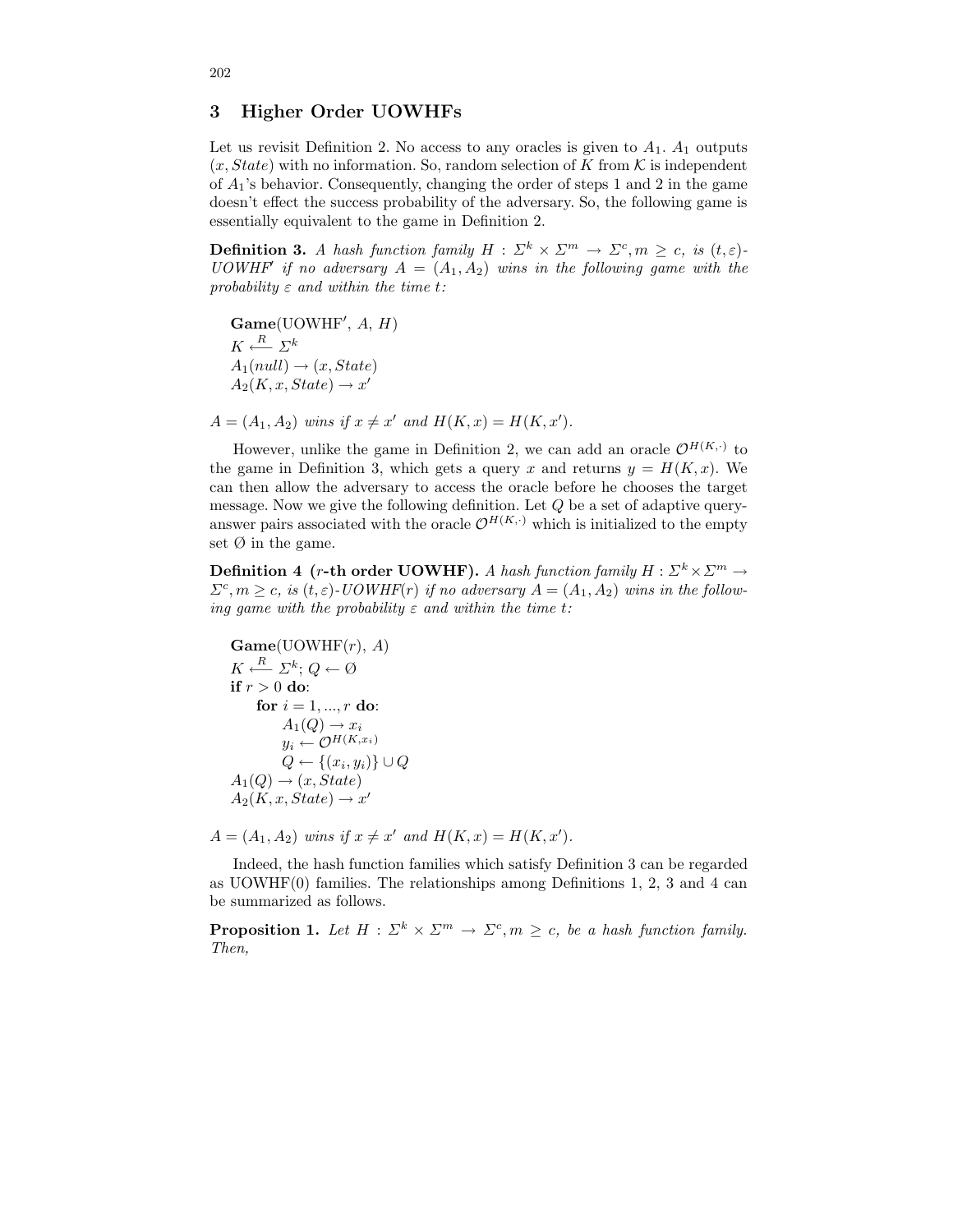- 1. H is a  $(t, \varepsilon)$ -UOWHF  $\Leftrightarrow$  H is a  $(t, \varepsilon)$ -UOWHF(0).
- 2. For any  $r \geq 0$ , H is a  $(t', \varepsilon)$ -UOWHF $(r + 1) \Rightarrow H$  is a  $(t, \varepsilon)$ -UOWHF $(r)$ , where  $t = t' - \Theta(T_H + m + c)$ .
- 3. For any  $r \geq 0$ , H is a  $(t', \varepsilon)$ -CRHF  $\Rightarrow$  H is a  $(t, \varepsilon)$ -UOWHF(r), where  $t = t' - \Theta(r)(T_H + m + c).$

Proof. The proofs of 1 and 2 are trivial. So, we only prove 3. Suppose that  $A = (A_1, A_2)$  is an adversary for H in the UOWHF(r) sense. We use it to make the adversary B who works in  $Game(CRHF, B, H)$  as follows.

```
Game(CRHF, B, H)K \stackrel{R}{\longleftarrow} \Sigma^kB(K) do:
Q \leftarrow \emptysetif r>0 do:
      for i = 1, ..., r do:
            A_1(Q) \rightarrow x_iy_i \leftarrow H(K, x_i)Q \leftarrow \{(x_i, y_i)\} \cup QA_1(Q) \rightarrow (x, State)A_2(K, x, State) \rightarrow x'output (x, x')
```
In the above game, B simulates  $\mathcal{O}^{H(K,\cdot)}$  for  $A_1$ . Since B just outputs a collision which  $A$  found, the probability that  $B$  wins the game is same as  $A$ . The running time of B is at most  $t + \Theta(r)(T_H + m + c)$ .

We claim that  $H$  is not a UOWHF(1) in Bellare and Rogaway's example [1]. If the adversary asks any query x and get the answer  $y = H(K, x)$ , then he would obtain the key K and can make a collision easily.

# 4 Merkle-Damgård Construction Based on Higher Order UOWHF

Suppose we have a hash function family  $H: \mathbb{Z}^k \times \mathbb{Z}^{c+m} \to \mathbb{Z}^c$ , where m is a positive integer. The Merkle-Damgård construction of  $H$  with variable initial value gives a hash function family  $MD[H] : \Sigma^k \times (\Sigma^c \times \Sigma^+_m) \to \Sigma^c$ . For each key  $K \in \Sigma^k$  and any message  $x = x_0 x_1 ... x_n$ , where  $x_0 \in \Sigma^c$  and  $x_i \in \Sigma^m$  for  $i = 1, ..., n$ , MD[H] is defined as follows.

Algorithm  $MD[H](K, x)$  $n \leftarrow (|x| - c)/m$  $y_0 \leftarrow x_0$ for  $i = 1, ..., n$  do:  $y_i \leftarrow H_K(y_{i-1}||x_i)$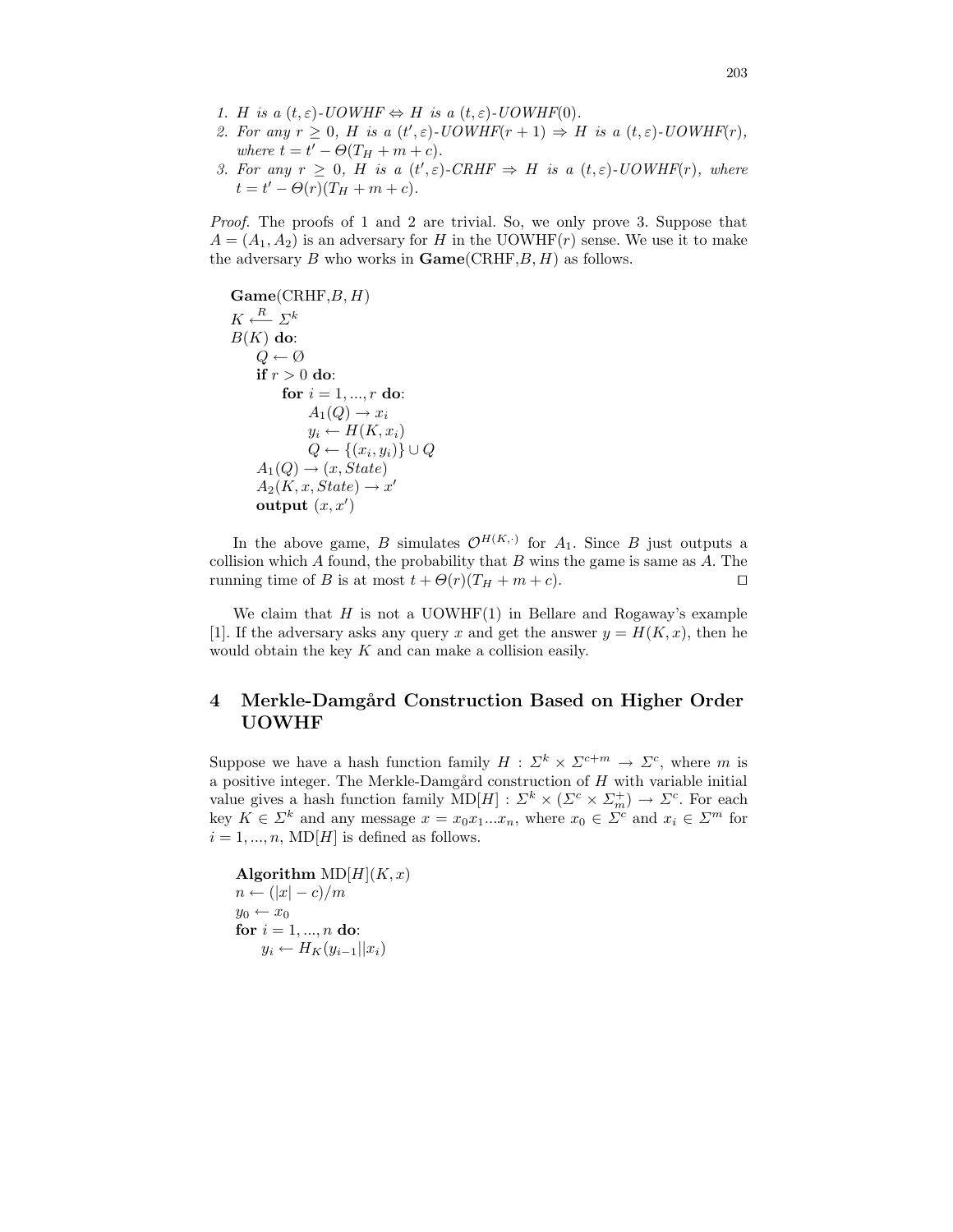#### return  $y_n$

If MD[H] only takes  $(c + nm)$ -bit messages for a fixed n, it would always have *n* rounds. In that case we use the notation  $MD_n[H]$  instead of  $MD[H]$ . In the following theorem, we say that if H is a UOWHF(r), the  $(r + 1)$ -round  $MD_{r+1}[H]$  is a UOWHF.



Fig. 1. 3-round Merkle-Damgård construction  $MD_3[H]$ 

**Theorem 1.** Let  $H : \Sigma^k \times \Sigma^{c+m} \to \Sigma^c$  be a  $(t', \varepsilon')$ -UOWHF(r). Then,  $MD_{r+1}[H]$ :  $\Sigma^k \times \Sigma^{c+rm} \to \Sigma^c$  is a  $(t, \varepsilon)$ -UOWHF, where  $\varepsilon = (r+1)\varepsilon'$  and  $t = t' - \Theta(r)(T_H +$  $m + c$ ).

*Proof.* Let  $x, x' \in \Sigma^{c+(r+1)m}$  be a collision for  $MD_{r+1}[H](K, \cdot)$ . We observe that there exists an index  $j \in \{1, ..., r+1\}$  such that

$$
MD[H](K, x_0x_1 \cdots x_j) = MD[H](K, x'_0x'_1 \cdots x'_j)
$$
  
\n
$$
MD[H](K, x_0x_1 \cdots x_{j-1})||x_j \neq MD[H](K, x'_0x'_j \cdots x'_{j-1})||x'_j.
$$
\n(1)

We will exploit this below.

Assume that  $A = (A_1, A_2)$  is an adversary who breaks  $MD_{r+1}[H]$  with inputs of equal-length in the UOWHF sense. We use it to make the adversary  $B = (B_1, B_2)$  who works in the **Game**(UOWHF(*r*),*B*, *H*) as follows.

```
Game(UOWHF(r), B, H)K \stackrel{R}{\longleftarrow} \Sigma^k; Q \leftarrow \emptysetif r > 0 do:
for j = 1, ..., r do:
      B_1(Q) do:
           if j = 1 do:
                 A_1(null) \rightarrow (x, State_A)y_0 \leftarrow x_0query y_0||x_1 to \mathcal{O}^{H(K,\cdot)}if j > 1 do:
                 query y_{j-1}||x_j to \mathcal{O}^{H(K,\cdot)}
```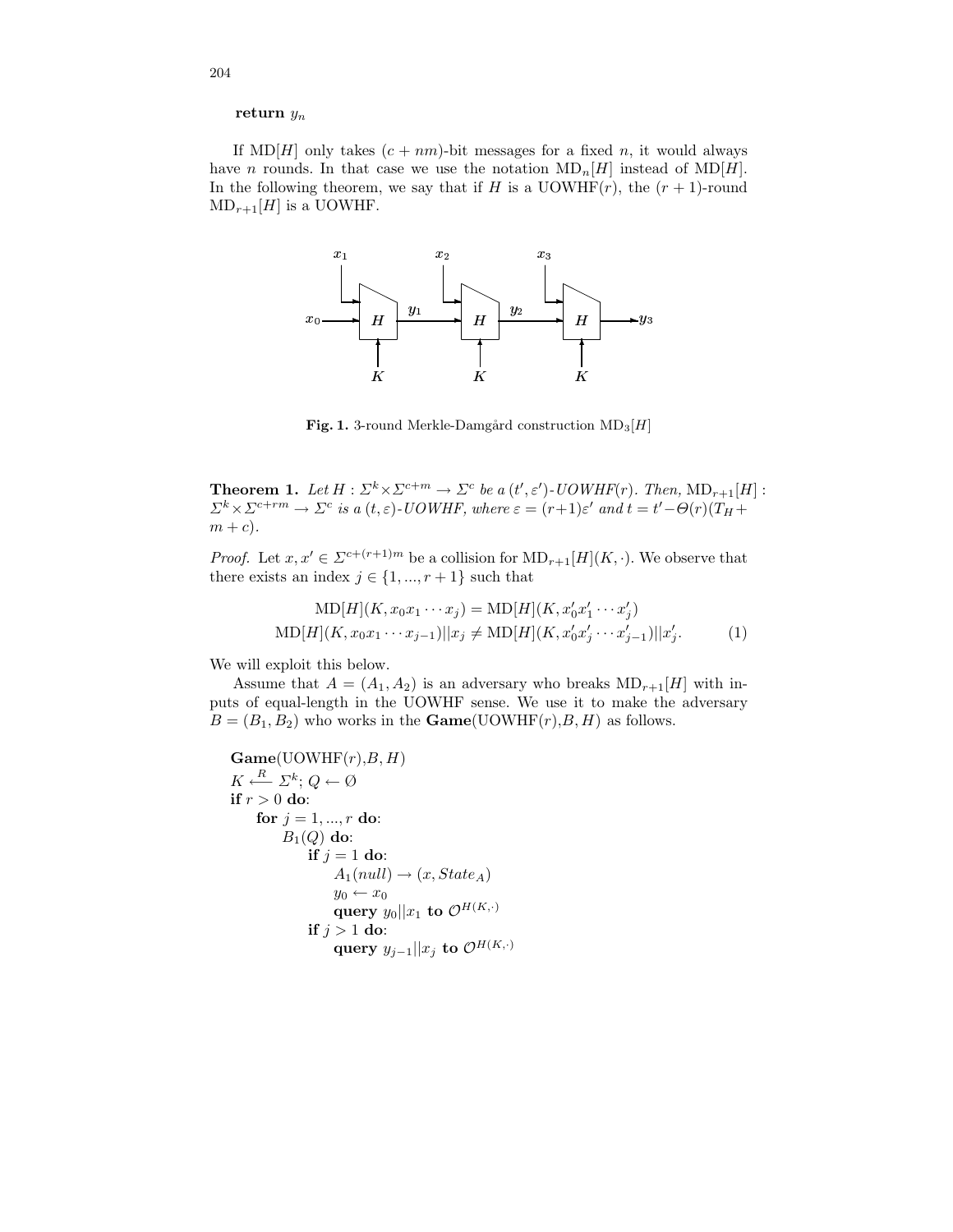$$
y_j \leftarrow \mathcal{O}^{H(K, y_{j-1} || x_j)} Q \leftarrow \{(y_{j-1} || x_j, y_j)\} \cup Q B_1(Q) \textbf{ do:} i \leftarrow {\textbf{F}} \{1, ..., r + 1\} \textbf{output } (y_{i-1} || x_i, State_B) B_2(K, y_{i-1} || x_i, State_B) \textbf{ do:} A_2(K, x, State_A) \rightarrow x' y'_{i-1} \leftarrow \text{MD}[H](K, x'_0 x'_1 \cdots x'_{i-1}) \textbf{output } y'_{i-1} || x'_i
$$

The adversary B works in the game as follows. When  $j = 1, Q$  is empty and  $B_1$  runs  $A_1$  to obtain  $(x, State_A)$  where  $x = x_0x_1 \cdots x_{r+1}$ . Then  $B_1$  sets  $y_0$  to  $x_0$  and sends a query  $y_0||x_1$  to the oracle  $\mathcal{O}^{H(K,\cdot)}$ . When  $j \neq 1, Q$  is nonempty and  $B_1$  sends a query  $y_{j-1}||x_j$  to the oracle  $\mathcal{O}^{H(K,\cdot)}$ . After collecting r adaptive query-answer pairs,  $B_1$  selects  $i \in \{1, ..., r+1\}$  at random, and then outputs  $y_{i-1}||x_i$  and  $State_B = (i, x, State_A)$  as the target message and an additional state information for  $B_2$ , respectively. On input  $(K, y_{i-1}||x_i, State_B), B_2$  runs  $A_2$  by giving  $(K, x, State_A)$ . Once  $A_2$  outputs its sibling message  $x', B_2$  computes  $y'_{i-1}$  and outputs  $y'_{i-1}$ || $x'_{i}$  as its sibling message.

Now we must bound the probability that  $(y_{i-1}||x_i, y'_{i-1}||x'_i)$  is a collision for  $H(K, \cdot)$  in the game. Note that i was chosen at random, so if  $(x, x')$  is a collision for  $MD_{r+1}[H](K, \cdot)$  then we have  $i = j$  with probability  $1/(r+1)$ , where j is the value of Equation (1). So,  $\varepsilon' > \varepsilon/(r+1)$ .

The running time of  $B$  is that of  $A$  plus the overhead. This overhead is  $\Theta(r)(T_H + m + c)$ . The choice of t in the theorem statement makes all this at most  $t'$ , from which we conclude the result.

Assume that a domain  $D$  and a range  $R$  are fixed. We regard the notion of  $UOWHF(r)$  as the class of all  $UOWHF(r)$ . We also consider the class of all the hash functions which do not lose universal one-wayness (upto equal-length collisions) until they are extended to  $(r+1)$ -round Merkle-Damgård construction,  $UOW-MD(r)$ . From Proposition 1 and Theorem 1, it is easy to see that these classes forms two different chains between the classes CRHF and UOWHF with the same domain D and the same range R, and that for each integer  $r > 0$ ,  $UOWHF(r)$  implies  $UOW-MD(r+1)$  (see Fig. 2).

We can generalize Theorem 1 to  $MD[H]$  taking inputs of variable length. We assume that the message is always padded such that its length is a multiple of m. There are many padding methods but we don't mention any specific one. We use the notation  $(t, \mu_1, \mu_2, \varepsilon)$ -UOWHF instead of  $(t, \varepsilon)$ -UOWHF.  $\mu_1$  is the bound on the length of the target message and  $\mu_2$  is the bound on the length of the sibling message. Note that the only restriction on  $\mu_2$  is that the algorithms on the sibling message should be computable in polynomial time.

**Theorem 2.** Suppose  $H : \Sigma^k \times \Sigma^{c+m} \to \Sigma^c$  be a  $(t', \varepsilon')$ -UOWHF(r). Suppose  $\mu_1 - c$  and  $\mu_2 - c$  are multiples of m. Then, for  $\mu_1 \leq c + (r + 1)m$  and a proper  $\mu_2$ , MD[H] :  $\Sigma^k \times (\Sigma^c \times \Sigma^+_m) \to \Sigma^c$  is a  $(t, \mu_1, \mu_2, \varepsilon)$ -UOWHF, where  $\varepsilon = \sigma_{\min} \varepsilon'$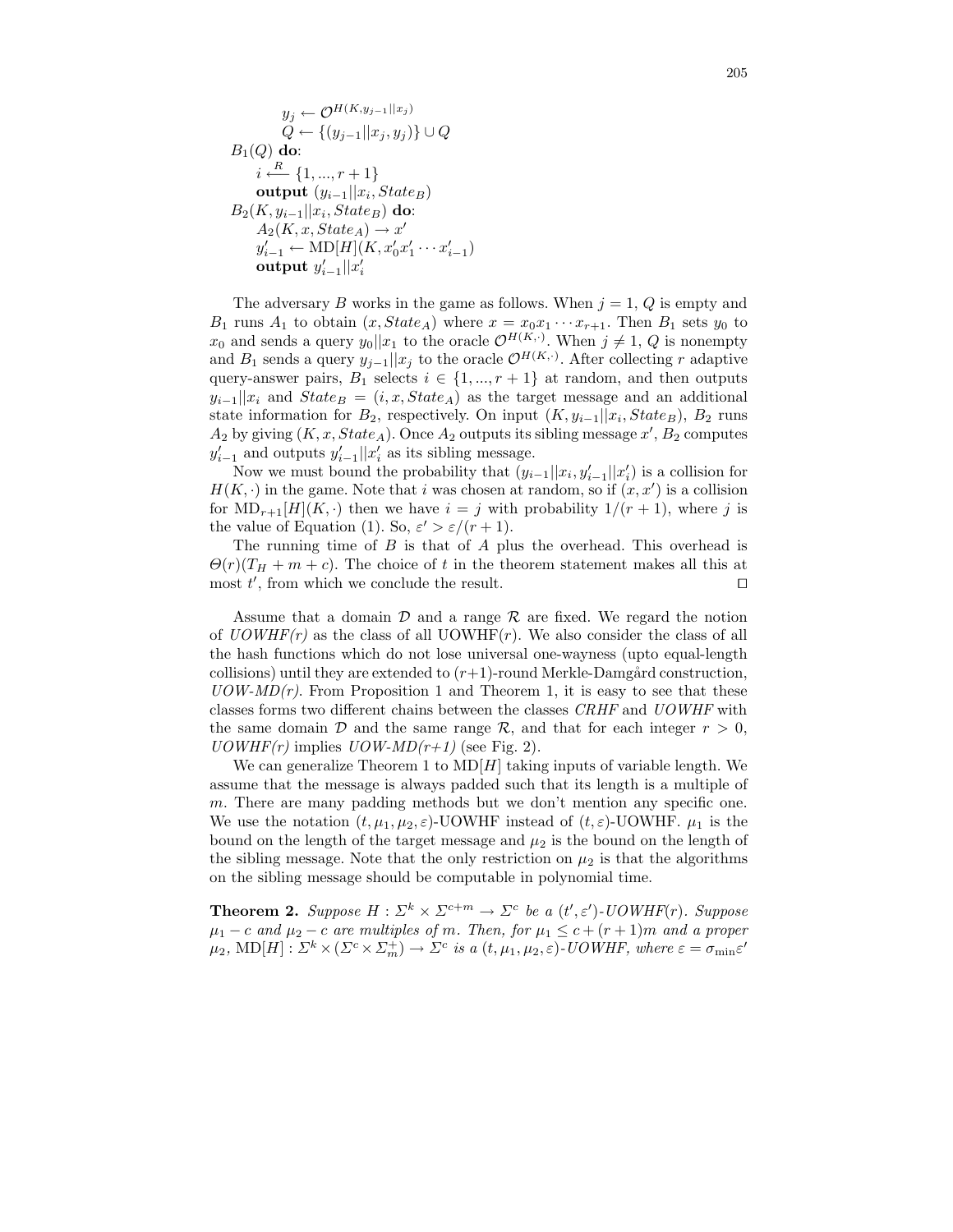

Fig. 2. Two chains between CRHF and UOWHF. Each arrow means the implication.

and  $t = t' - \Theta(\sigma_{\text{max}})(T_H + m + c)$  for  $\sigma_{\text{min}} = \min\{(\mu_1 - c)/m, (\mu_2 - c)/m\}$  and  $\sigma_{\text{max}} = \max\{(\mu_1 - c)/m, (\mu_2 - c)/m\}.$ 

Proof. The proof is similar to that of Theorem 1.

# 5 Tree Construction Based on Higher Order UOWHF

If we are given a UOWHF family  $H : \Sigma^k \times \Sigma^m \to \Sigma^c$  and m is a multiple of c, we can extend it more efficiently by using a tree structure. If  $m = dc$  for a positive integer d, we can use a d-ary tree structure. Since a tree construction consists of parallel procedures, it can be more efficient than the Merkle-Damgård construction if multiple processors are available.

Firstly, we define the parallel construction  $PA[H]$  on H.  $PA_n[H]$  consists of n components  $PA_n[H]_1, ..., PA_n[H]_n$ . For  $K \in \mathbb{Z}^k$ , each component function  $PA_n[H]_i$  is

$$
PA_n[H]_i(K, x) = \begin{cases} H(K, x_i) \text{ if } |x| = dc\\ x_i \text{ if } |x| = c \end{cases}
$$

That is, the domain of  $PA_n[H]_i(K, \cdot)$  is  $\Sigma^c \cup \Sigma^{dc}$ , while the domain of  $H(K, \cdot)$ is  $\Sigma^c$ .

We assume that we are given  $x = x_1 \cdots x_n$  for each  $x_i \in \Sigma^c \cup \Sigma^{dc}$ . For a key  $k \in \mathbb{Z}^k$ ,  $\text{PA}_n[H](K, x)$  is defined as follows.

Algorithm  $PA_n[H](K, x)$  $n \leftarrow \log_{dc} |x|$ for  $i = 1, ..., n$  do:  $y_i \leftarrow \text{PA}_n[H]_i(K, x_i)$ return  $y_1|| \cdots ||y_n$ 

Now we define a tree construction  $TR[H]$  based on H. We begin with the message space  $\Sigma_c^{d^l}$ . We denote the tree construction on H to hash only messages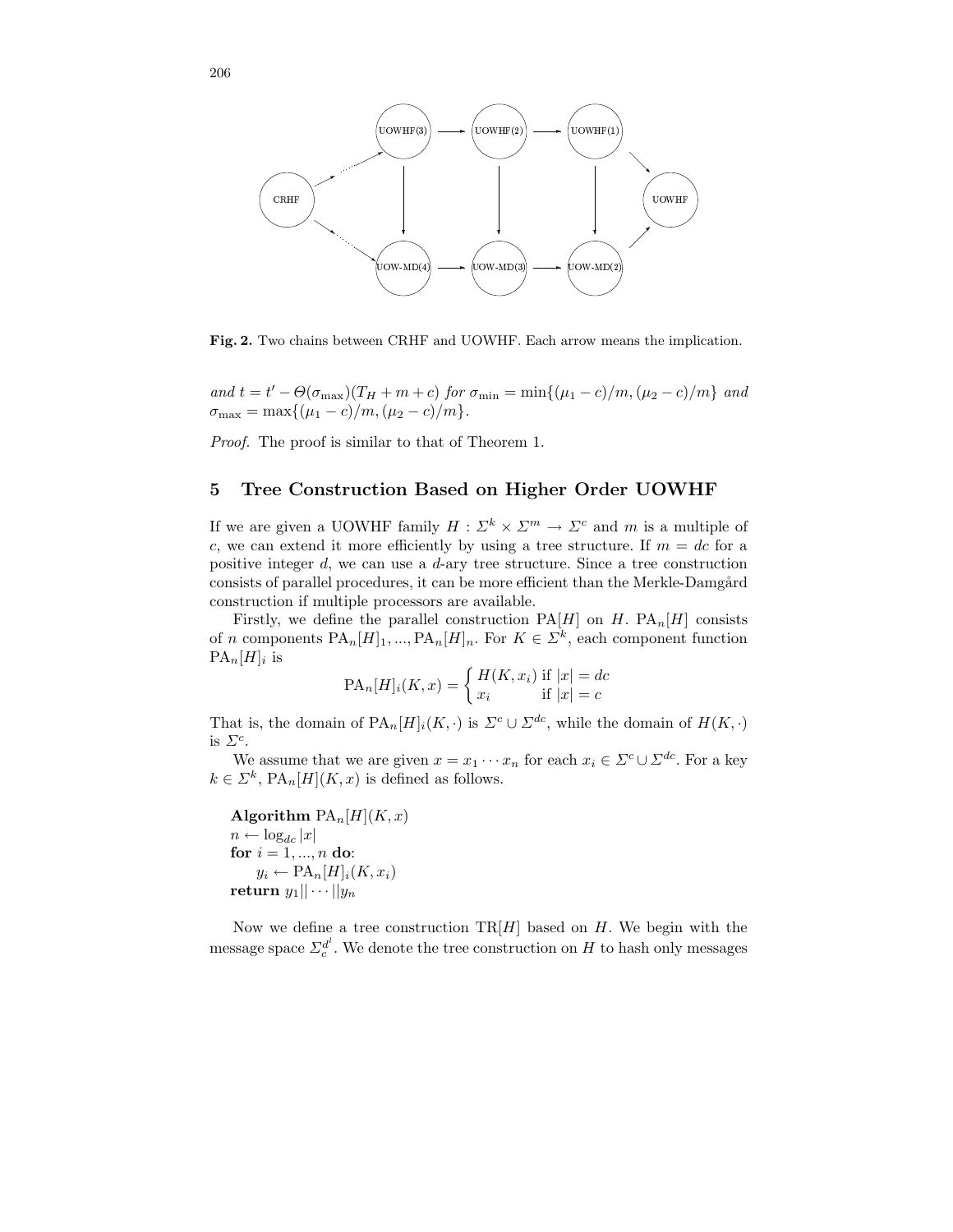

Fig. 3. 3-level tree construction TR<sub>3</sub>[H] for the case of  $l = 3$ 

in  $\Sigma_c^{d^l}$  as TR<sub>l</sub>[H]. For each key  $K \in \Sigma^k$  and any message  $x \in \Sigma_c^{d^l}$ , TR<sub>l</sub>[H] is defined according to:

Algorithm  $\mathrm{TR}_l[H](K,x)$  $Level[0] \leftarrow x$ for  $i = 1, ..., l$  do  $Level[i] \leftarrow PA_{d^{l-i}}[H](K, Level[i-1])$ return Level[l]

Write  $Level[0] = x$  as  $x_0 = x_{0,1}x_{0,2} \cdots x_{0,d}$  where  $x_{0,i} \in \Sigma^c$  for  $i = 1, ..., d^l$ . Then, we can see  $TR_l[H](K, x)$  is computed as follows.

$$
Level[0] = x_0^1 x_0^2 \cdots \cdots \cdots x_1^{d^l}
$$
  
\n
$$
Level[1] = x_1^1 x_1^2 \cdots \cdots x_1^{d^{l-1}}
$$
  
\n
$$
\vdots
$$
  
\n
$$
Level[l-1] = x_{l-1}^1 \cdots x_{l-1}^d
$$
  
\n
$$
Level[l] = x_l^1
$$

where  $x_i^j = H(K, x_{i-1}^{(j-1)d+1} x_{i-1}^{(j-1)d+2} \cdots x_{i-1}^{jd}).$ 

The following theorem states that if H is a UOWHF(r) and  $r = (d<sup>l</sup> - 1)/(d -$ 1), then  $TR_l[H]$  is a UOWHF.

**Theorem 3.** Let  $H : \Sigma^k \times \Sigma^d_c \rightarrow \Sigma^c$  be a  $(t', \varepsilon')$ -UOWHF(r) and  $r = (d^l$  $d)/(d-1)$ . Then  $\text{TR}_l[H]: \Sigma^k \times \Sigma_c^{d^l} \to \Sigma^c$  is a  $(t, \varepsilon)$ -UOWHF, where  $\varepsilon = (r+1)\varepsilon'$ , and  $t' = t + \Theta(d^{l})(T_H + dc)$ .

*Proof.* Assume that  $x, y \in \Sigma_c^{d'}$  is a collision for TR<sub>l</sub>[H](K, ·). We observe that there exist  $\alpha \in \{1, ..., l\}$  and  $\beta \in \{1, ..., d^{l-\alpha}\}\$  such that

$$
x_{\alpha}^{\beta} = y_{\alpha}^{\beta}
$$
  

$$
x_{\alpha-1}^{(\beta-1)d+1}||\cdots||x_{\alpha-1}^{\beta d} \neq y_{\alpha-1}^{(\beta-1)d+1}||\cdots||y_{\alpha-1}^{\beta d}.
$$
 (2)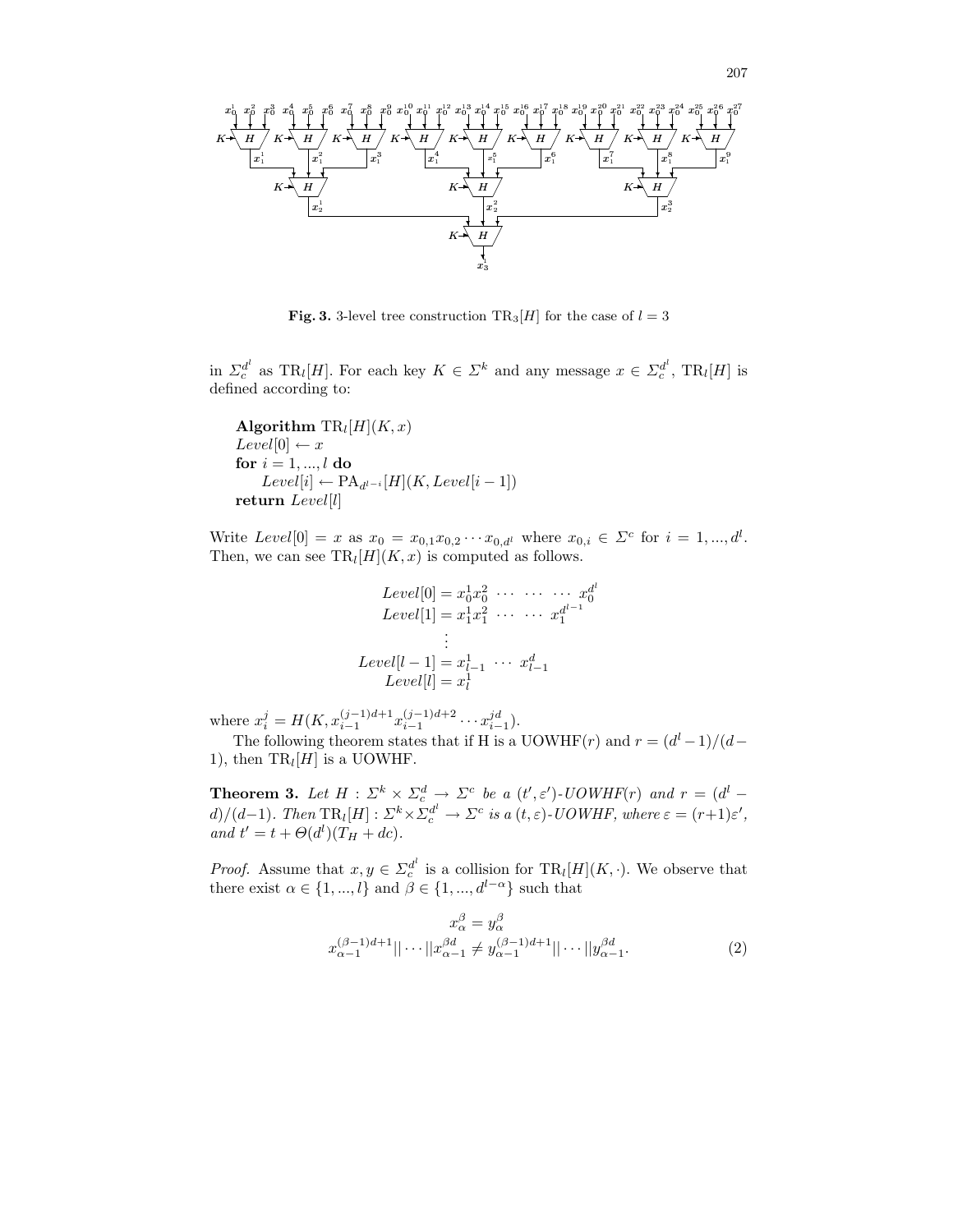We will exploit this below.

Assume that  $A = (A_1, A_2)$  is an adversary who breaks  $TR_l[H]$  with inputs of equal-length in the UOWHF sense. We use it to make the adversary  $B = (B_1, B_2)$ who works in  $Game(UOWHF(r), B, H)$  as follows.

```
Game(UOWHF(r), B, H)K \xleftarrow{R} \Sigma^k; Q \leftarrow \emptysetif r > 0 do:
 for u = 1, ..., l - 1 do:
         for v = 1, ..., d^{l-u} do:
               B_1(Q) do:
                      if (u, v) = (1, 1) do:
                             A_1(null) \rightarrow (x, State_A)\textbf{query}\; x^1_0||\cdots||x^d_0 \textbf{ to } \mathcal{O}^{H(K, \cdot)}if (u, v) \neq (1, 1) do:
                             query x_{u-1}^{(v-1)d+1}||\cdots||x_{u-1}^{vd} to \mathcal{O}^{H(K,\cdot)}x_u^v \leftarrow \mathcal{O}^{H(K, x_{u-1}^{(v-1)d+1}||\cdots||x_{u-1}^{vd})}Q \leftarrow \{(x_{u-1}^{(v-1)d+1} \mid\mid \cdots \mid | x_{u-1}^{vd}, x_u^v) \} \cup QB_1(Q) do:
  i \stackrel{R}{\longleftarrow} \{1, ..., l\}; j \stackrel{R}{\longleftarrow} \{1, ..., d^{l-i}\}\mathbf{output}\;(x_{i-1}^{(j-1)d+1}||\cdots||x_{i-1}^{jd},State_B)B_2(K, x_{i-1}^{(j-1)d+1}||\cdots||x_{i-1}^{jd}, State_B) do:
  A_2(K, x, State_A) \rightarrow youtput y_{i-1}^{(j-1)d+1}||\cdots||y_{i-1}^{jd}
```
The adversary B works in the game as follows. When  $(u, v) = (1, 1), Q$  is empty and  $B_1$  runs  $A_1$  to obtain  $(x, State_A)$  where  $x = x_0^1 || \cdots ||x_0^{d'} \in \Sigma_c^{d'}$ . Then,  $B_1$  sends a query  $x_0^1 || \cdots || x_0^d$  to the oracle  $\mathcal{O}^{H(K,\cdot)}$ . When  $(u, v) \neq (1, 1)$ , Q is nonempty.  $B_1$  sends a query  $x_{u-1}^{(v-1)d+1} \mid \mid \cdots \mid x_{u-1}^{vd}$  to the oracle  $\mathcal{O}^{H(K,\cdot)}$ . After collecting r adaptive query-answer pairs,  $B_1$  randomly selects i and j from  $\{1, ..., l\}$  and  $\{1, ..., d^{l-i}\}$ , respectively. The  $B_1$  outputs  $x_{i-1}^{(j-1)d+1}$  $\frac{(j-1)d+1}{i-1}$ ||  $\cdots$ || $x_{i-1}^{jd}$  as the target message and  $State_B = (i, j, x, State_A)$  as an additional state informa-<br>tion for B. On the input  $(x^{(j-1)d+1})$   $\cup$   $x^{id}$   $State_A$ ), B. www. A. by giving tion for  $B_2$ . On the input  $(x_{i-1}^{(j-1)d+1}|| \cdots ||x_{i-1}^{jd}, State_B)$ ,  $B_2$  runs  $A_2$  by giving  $(K, x, State_A)$ . Once  $A_2$  outputs its sibling message  $x'$ ,  $B_2$  computes and outputs  $y_{i-1}^{(j-1)d+1}$ ||  $\dots$ ||  $y_{i-1}^{jd}$  as its sibling message.

Now we must bound the probability that  $x_{i-1}^{(j-1)d+1} || \cdots ||x_{i-1}^{jd}, y_{i-1}^{(j-1)d+1} || \cdots$  $||y_{i-1}^{jd}$  is a collision for  $H(K, \cdot)$ . The number of possibilities for  $(i, j)$  is at most  $d^0 + \cdots + d^{l-1} = (d^l - 1)/(d - 1)$ . Note that i and j were chosen randomly and independently, so if x, y is a collision for  $TR_l[H](K, \cdot)$  then we have  $(i, j) = (\alpha, \beta)$ with probability  $(d-1)/(d^l-1)$ , where  $(\alpha, \beta)$  is the pair in Equation (2). So,  $\varepsilon' > \varepsilon (d-1)/(d^l-1).$ 

208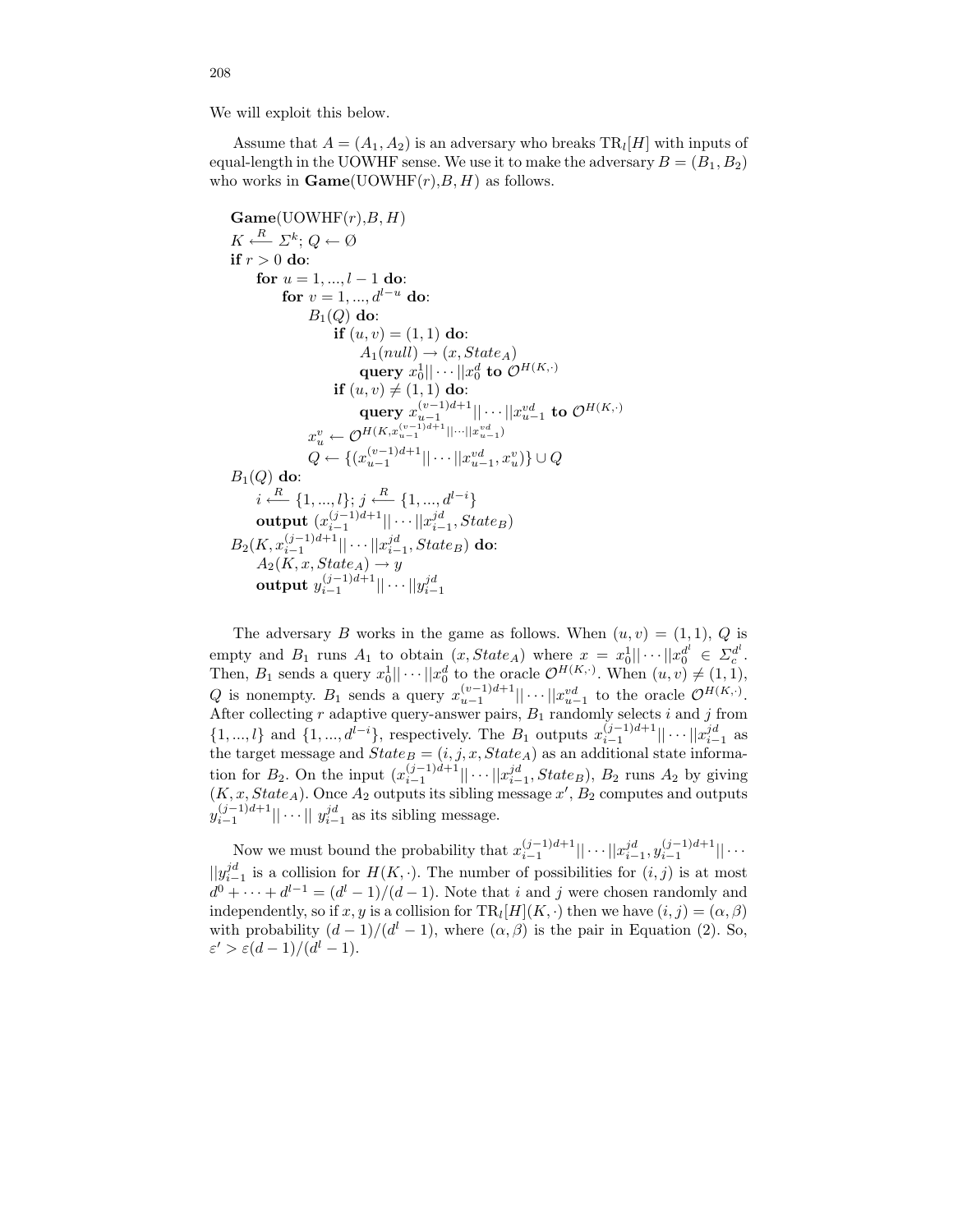The running time of  $B$  is that of  $A$  plus the overhead, which is equal to  $\Theta(d^{l})(T_H + dc).$ 

The tree construction can hash the messages of variable lengths like the Merkle-Damgård construction. We assume that we are given a message  $x$ . When  $\lceil \log_d \frac{|x|}{c} \rceil$  $\left| \frac{x}{c} \right| = l$ , we pad x such that the length of the padded message  $x^*$  is the smallest value larger than |x| of the form  $|x^*| = (d^l - qd + q)c$  for some integer  $0 < q < d<sup>l-1</sup>$ . Then, the number of applications of the underlying hash function is  $1 + d + d^2 + \cdots + d^{l-1} - q = \frac{d^l-1}{d-1} - q$ . See Fig. 4, 5, 6 and 7 for the case of  $l = 2, d = 4$ . We denote the set of the padded messages in such way by

$$
\mathcal{S}(c,d) = \{x \in \Sigma^* || x | = (d^l - qd + q)c \text{ for some integers } l > 0 \text{ and } 0 \le q < d^{l-1}\}
$$

Now we generalize Theorem 3.



**Fig. 4.**  $|x|/c = 16 = 4^2$ 



**Fig. 5.**  $|x|/c = 13 = 4^2 - 1 \cdot 4 + 1$ 





**Fig. 6.**  $|x|/c = 10 = 4^2 - 2 \cdot 4 + 2$ 

**Fig. 7.**  $|x|/c = 7 = 4^2 - 3 \cdot 4 + 3$ 

**Theorem 4.** Suppose  $H : \Sigma^k \times \Sigma^d_c \rightarrow \Sigma^c$  be a  $(t', \varepsilon')$ -UOWHF(r). Suppose  $\mu_i = d^{l_i} - q_i d + q_i$  for  $i = 1, 2$ . Then for  $\mu_1 \leq c(r(d-1) + d)$  and a proper  $\mu_2$ , TR[H] :  $\Sigma^k \times \mathcal{S}(c,d) \rightarrow \Sigma^c$  is a  $(t,\varepsilon)$ -UOWHF, where  $\varepsilon = \sigma_{\min} \varepsilon'$  and  $t' = t + \Theta(\sigma_{\text{max}})(T_H + dc)$  for  $\sigma_{\text{min}} = \min\{\frac{d^{l_1}-1}{d-1} - q_1, \frac{d^{l_2}-1}{d-1} - q_2\}$  and  $\sigma_{\text{max}} =$  $\max\{\frac{d^{l_1}-1}{d-1}-q_1,\frac{d^{l_2}-1}{d-1}-q_2\}.$ 

*Proof.* The proof is similar to that of Theorem 3.  $\Box$